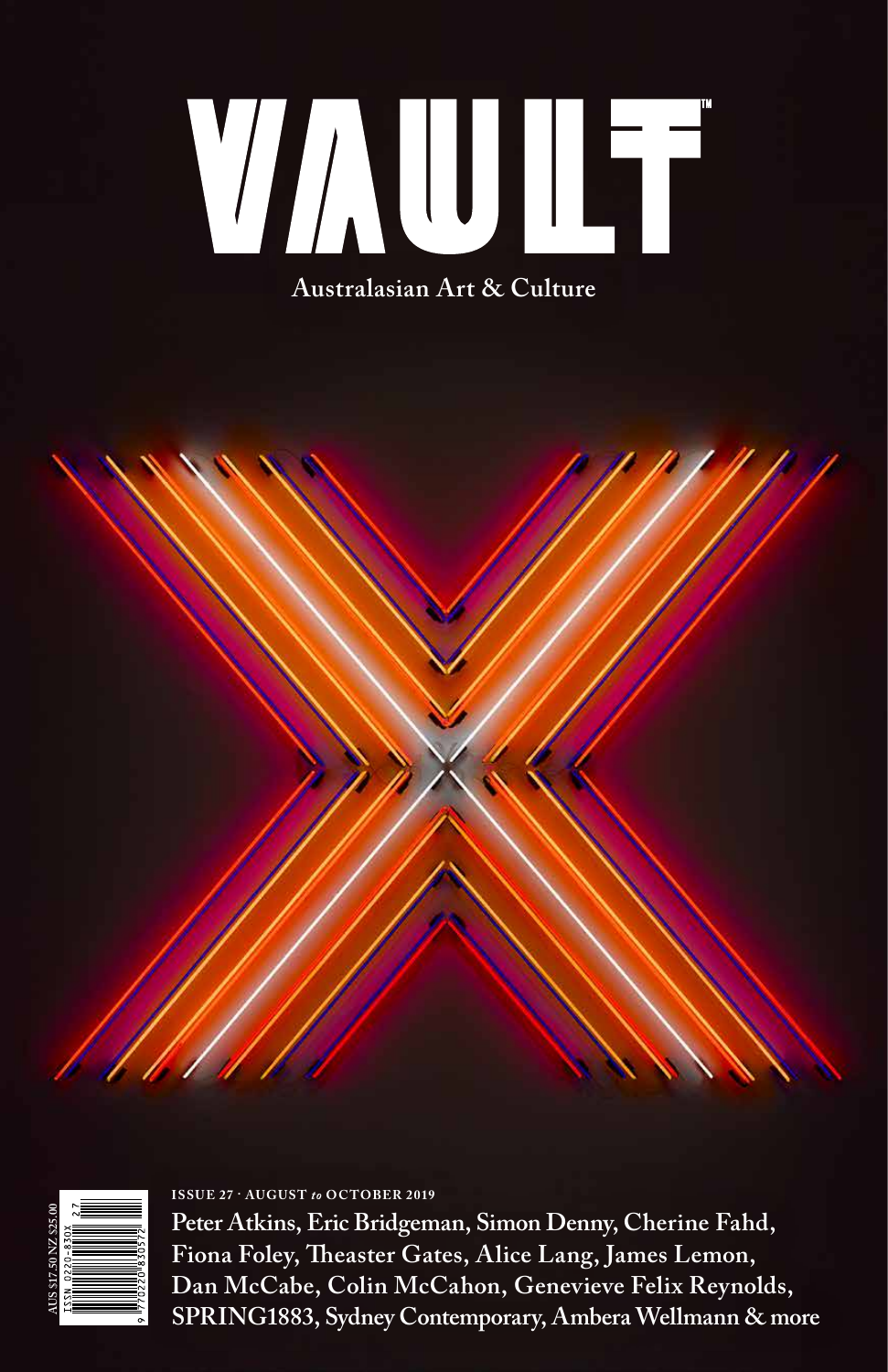MARGINS · COLLECTOR PROFILE

# Shareen Joel

*VAULT* spoke to designer Shareen Joel about how collecting art is intrinsically tied to her family and her instinct for interiors. WRITTEN *by* WILL COX

GH.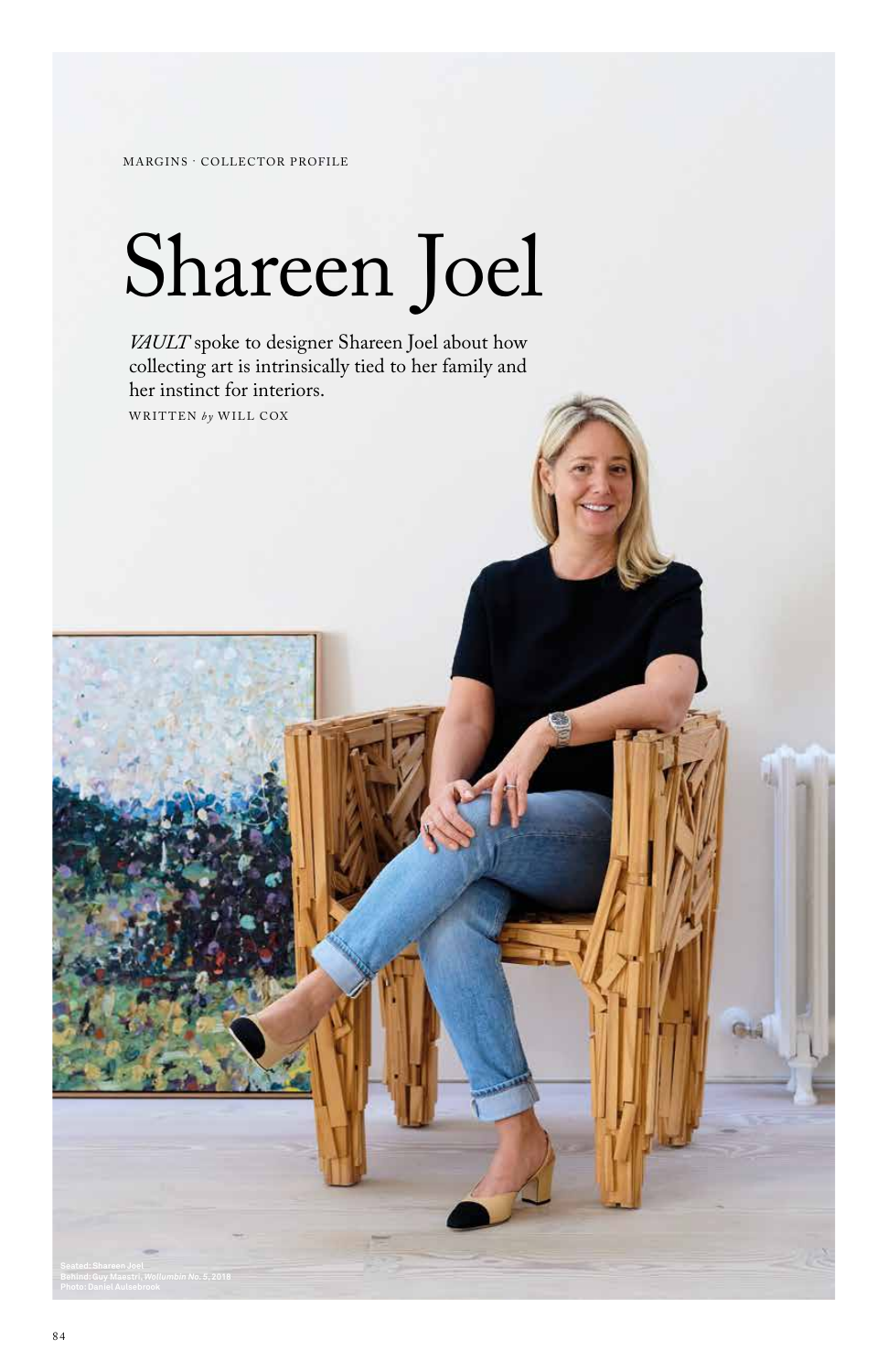

Shareen Joel is an interior architect and industrial designer known for her clean lines and natural textures. With her firm Shareen Joel Design, she's worked with brands like Seafolly, Country Road and Witchery, as well as designing interiors for homes. She also runs design website Sharedesign.com. Joel's collection is personal and ever-expanding. Art is everywhere in her Melbourne family home – where she lives with her husband and two children – and the family's Sorrento beach house. An eclectic list of names builds over the course of our chat, including Guy Maestri, Gemma Smith, Robert Owen, Nicholas Harding, Laura Jones and Colin Pennock. When we speak, she's awaiting delivery of her latest purchase, a Tomislav Nikolic in transit from Berlin.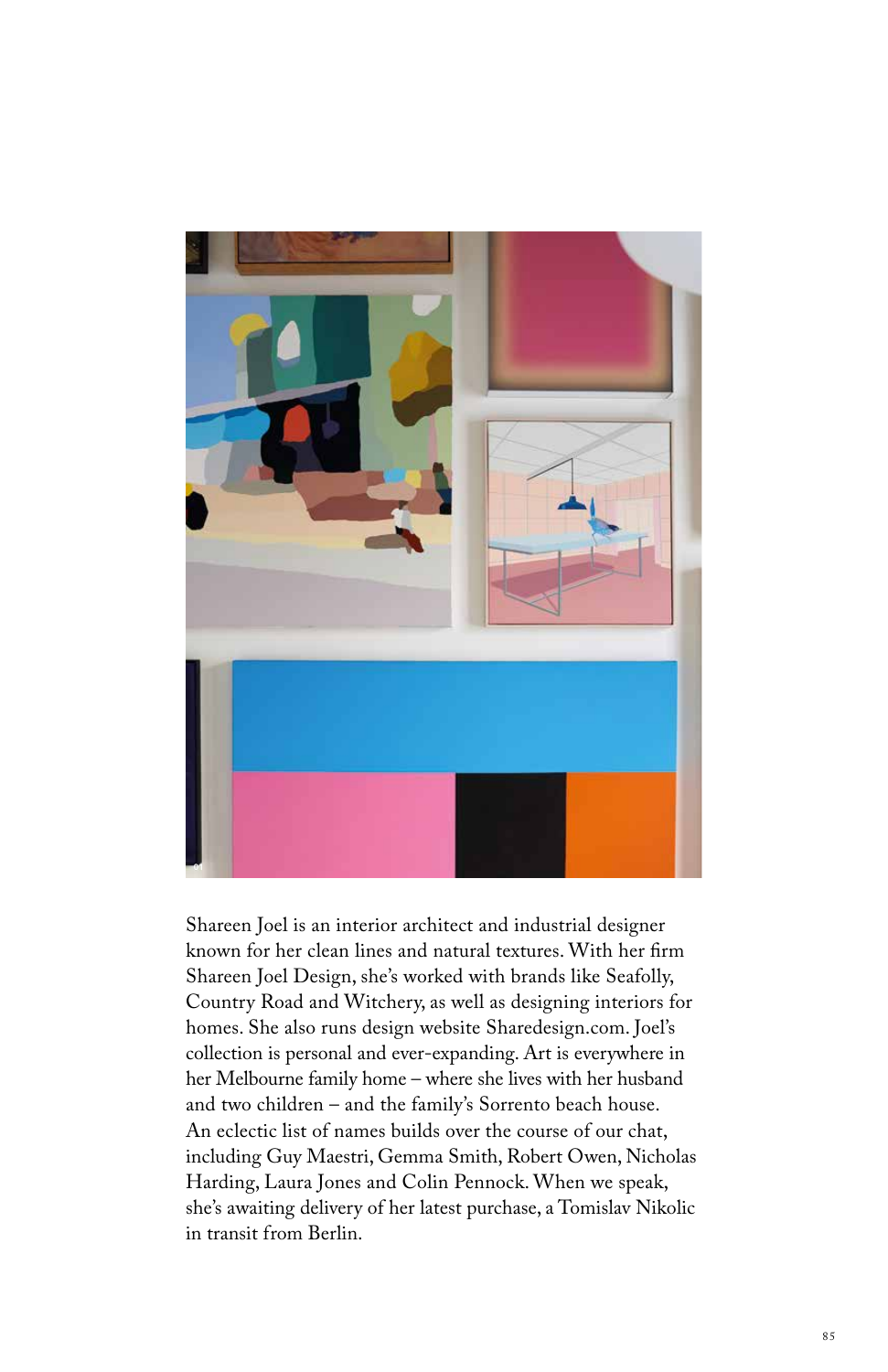

**Can you tell me a bit about your ethos as a collector?** Well, I don't call myself a collector at all. I don't do it as an investment. I certainly hope that what I buy isn't worth nothing tomorrow, but I don't do it for that. I just buy what I love, what complements the rest of my home, and my clients' homes.

## **How did you start out buying art?**

It was my 18th birthday. My girlfriends bought me a Mike Green from Realities Gallery. My parents bought me a matching one. That was the first piece I ever owned, that I chose. I've been collecting ever since.

# **What do you look for in a new piece?**

Something that sings to me. Something that has movement and texture. I go towards texture, like impasto painting. It's predominantly abstract. I tend to go for smaller works that I can put together as a little story. I have quite a few like that, alongside a handful of larger works.

# **You've said, "Art should be forever moving, and never be static." How do you keep things moving?** I'm constantly moving furniture and paintings around.

People see my work and think I'm a minimalist but they'd be surprised to see my house. I have a lot of stuff, and a lot of classic pieces. It's quite eclectic. For the last 18 years we've lived in an unrenovated house and I've just collected loads of art.

I have one wall that's full of paintings, probably about 20. Across the rest of the house, the walls are nearly bare. In Sorrento, I don't have much on the wall except the Mark Howson. The other pieces I tend to just put them on ledges or on the floor, and move them around all the time, keeping things out of the sun in summer and keeping the room bright in winter. I'm not fussed about having a spot for every piece. If it has to go on the floor, it goes on the floor.

My kids have got paintings in their rooms, too. My daughter, who is 19, is now studying Fine Art at RMIT. She collects – is obsessed with – Mirka Mora. I love that she's done that, developed her own collector's passion. I said to my 18-year-old son, "I'm putting this Clara